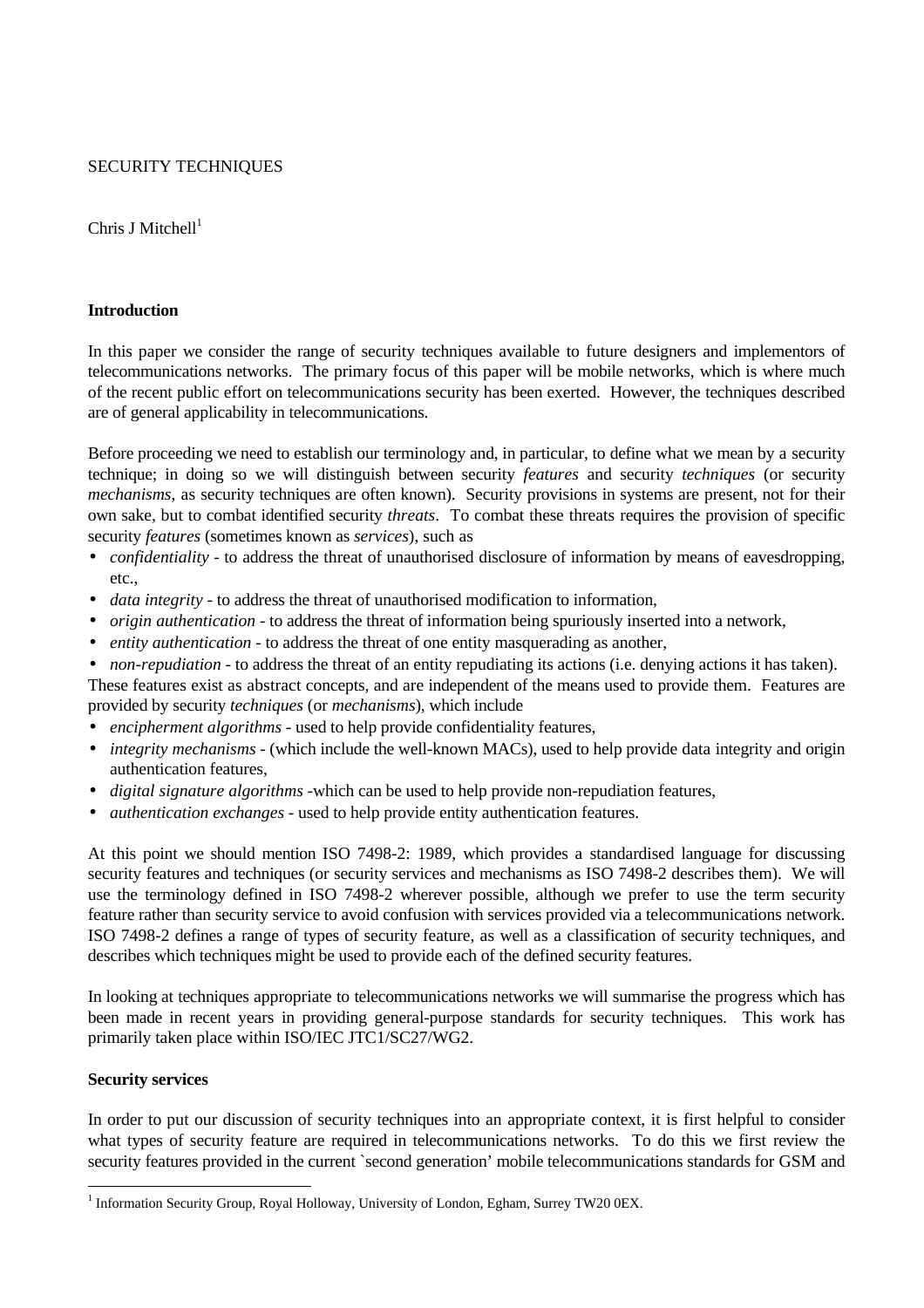DECT (produced by ETSI). We then briefly review possible requirements for security features in future mobile telecommunications networks.

In the GSM standards, the following security features are provided:

- *confidentiality* of user and signalling data passed across the air interface,
- *confidentiality* for the user identity when passed across the air interface, and
- *entity authentication* between a mobile and a base station (across the air interface).

The DECT standards provide a similar set of security features, i.e. they are also restricted to air interface confidentiality and entity authentication.

Standards for future mobile telecommunications networks will almost certainly need to allow for the provision of a wider range of security features; in addition, the security techniques specified in the GSM and DECT standards may be inappropriate for future mobile networks. Examples of additional security features which might be supported in future mobile networks standards (ETSI UMTS and ITU-T FPLMTS) include:

- *integrity* for data passed across the air interface,
- end-to-end data *confidentiality* between mobiles,
- *non-repudiation* of charging information.

Of course, just because certain security features and supporting mechanisms are not specified in GSM, does not mean that they cannot be provided in GSM networks. However, because these features are not specified in the standards, proprietary solutions are needed, which can impose considerable extra costs on Network Operators in designing additional security facilities, and in commissioning their implementation in network equipment. This means there is a considerable advantage, both to operators and manufacturers, in providing wider-ranging security standardisation for future networks.

## **Security techniques**

We now consider a range of types of security technique which are relevant to the provision of the types of security feature we have discussed above. In particular we consider the following categories of security technique (note that some techniques can be used to help as components in other, more complex, techniques):

- *encipherment* techniques (for providing *confidentiality* features),
- *integrity* techniques (for providing *data integrity* features and as a building block in authentication exchanges),
- *digital signature* techniques (for providing *data integrity* and *non-repudiation* features),
- *hash-functions* (used in conjunction with digital signatures and also as a means of building integrity techniques), and
- *authentication exchanges* (for providing *entity authentication* features).

GSM and DECT make use of encipherment techniques (to provide air interface data confidentiality and user identity confidentiality), integrity techniques (to help construct authentication exchanges), and authentication exchanges (to provide entity authentication).

We now look at each of these categories of mechanism in a little more detail.

### **Encipherment techniques**

No international standards exist for encipherment techniques, despite the US standardisation of the *DES* block cipher algorithm some 15 years ago (ANSI X3.92-1981), and its subsequent adoption as a de facto standard by the international banking community. Instead work has focused on creating an international *register* of encipherment algorithms, which will provide each registered algorithm with a unique name. The form of register entries, and the procedure for having entries added to the register, is standardised in ISO/IEC 9979: 1991. The international *Registration Authority* is the NCC here in the UK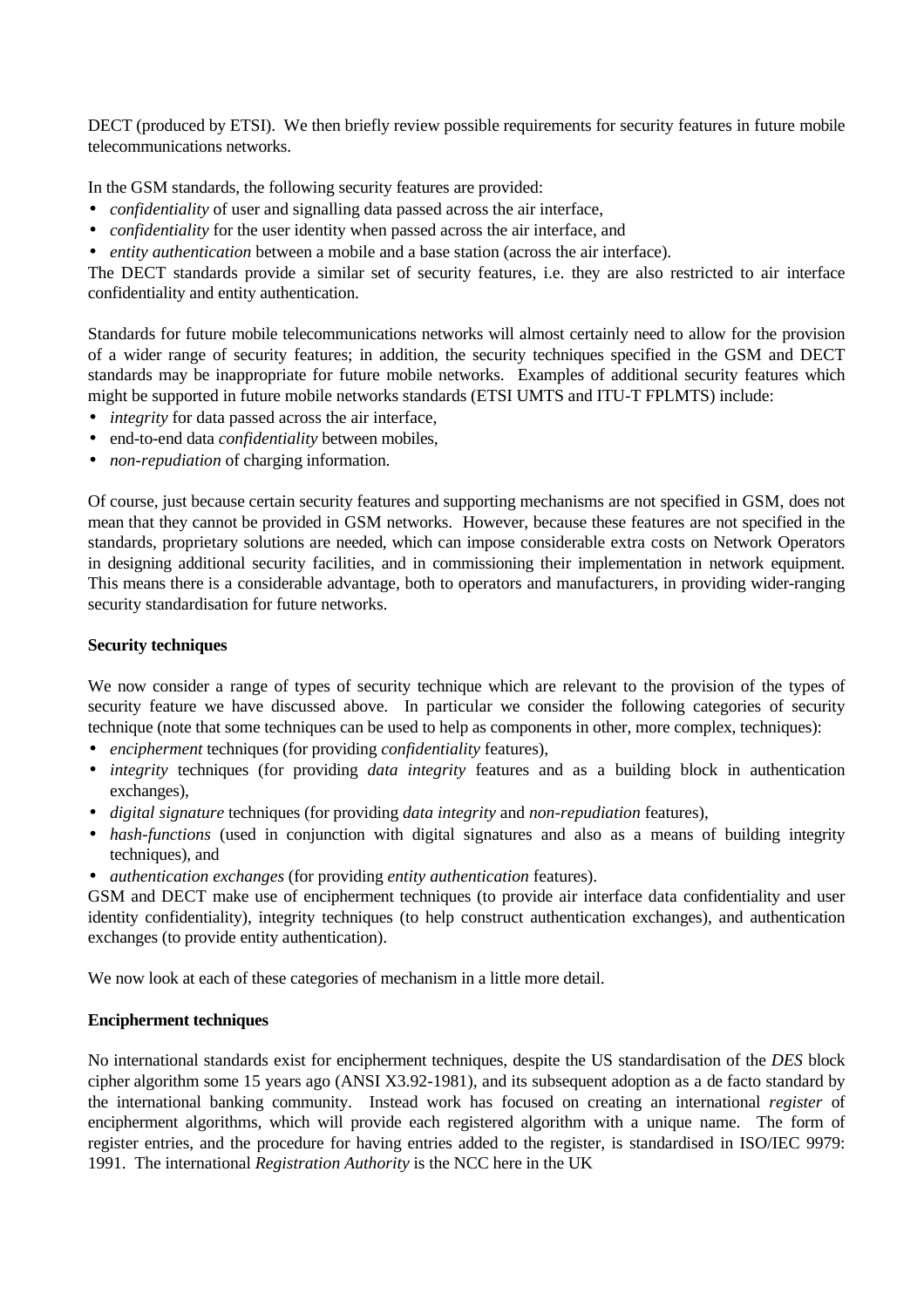The GSM standards make use of a proprietary algorithm (called *A5*), which is owned by ETSI, and the details of which are kept secret, and released only to authorised manufacturers who are obliged to sign non-disclosure agreements. The A5 algorithm is not currently on the register (as of November 1994 there were ten registered algorithms), although there is no reason why it should not be, since registration of an algorithm does not require any disclosure of the algorithm's operation. Given the status of international standardisation for encipherment techniques, and the long-standing political sensitivity of encipherment technology, the GSM approach appears to be the only sensible way ahead, and for the foreseeable future this appears to be the most appropriate means for selection of encipherment techniques.

Before proceeding it is worth observing that, although there are no internal encipherment algorithm standards, there is a standard governing ways in which a block cipher algorithm (such as DES) might be used. This *modes of operation* standard (ISO/IEC 10116: 1991), has evolved from the ANSI standard prescribing modes of use for the DES block cipher (ANSI X3.106-1983). However, this ISO/IEC standard is probably of limited relevance to telecommunications networks, since high-speed stream ciphers rather than block ciphers are probably appropriate for the majority of telecommunications networks (it is certainly true that A5 is a stream cipher algorithm).

# **Integrity techniques**

The purpose of a data integrity technique is to enable the recipient of a data string (protected using the technique) to both verify its origin and that it has not been changed in transit. Hence such a mechanism can be used to provide both data integrity and origin authentication features.

Standards for integrity mechanisms date back to the early 1980s; ANSI has published two integrity mechanisms for banking use (X9.9-1986 (revised) and X9.19-1985). A corresponding international banking standard, ISO 8731-1: 1987, has subsequently been published. All three of these standards specify use of the DES block cipher algorithm in Cipher Block Chaining (CBC) Mode to produce a *Message Authentication Code (MAC)*. A different integrity mechanism, called the *Message Authenticator Algorithm (MAA)*, is specified in the banking standard ISO 8731-2: 1992 (second edition). Following from the banking work, the international standard ISO/IEC 9797: 1994 (second edition) for an integrity mechanism has been produced; this technique is also based on the use of a block cipher in CBC mode.

The GSM and DECT standards do not support the provision of origin authentication or data integrity services. However they both make use of an integrity mechanism as part of an authentication exchange technique which supports entity authentication of a mobile to a base station (we discuss this further below). Future telecommunications networks may well wish to offer a data integrity service as an optional feature of service provision; it is also highly possible that ISO/IEC 9797 will not be appropriate for use, as it requires the implementation of a block cipher. However, one-way hash-function algorithms are at an advanced stage of standardisation (see below), and they can be simply adapted for use as integrity mechanisms, and this might well provide a possible route for future telecommunications networks. It certainly seems reasonable to suppose that future network designers will wish, wherever possible, to user standardised cryptographic techniques rather than design their own.

Finally it is important to note that, in parallel with the cryptographic *check functions* of the type described, the general class of integrity mechanisms also includes non-cryptographic mechanisms which are vital to the provision of integrity protection for sequences of data packets, for each of which an individual MAC or checkvalue may be computed. Examples of these non-cryptographic mechanisms include the use of sequence numbers or timestamps to provide data integrity for entire sequences of packets against manipulation (including threats such as duplication and deletion of entire packets).

### **Digital signature techniques**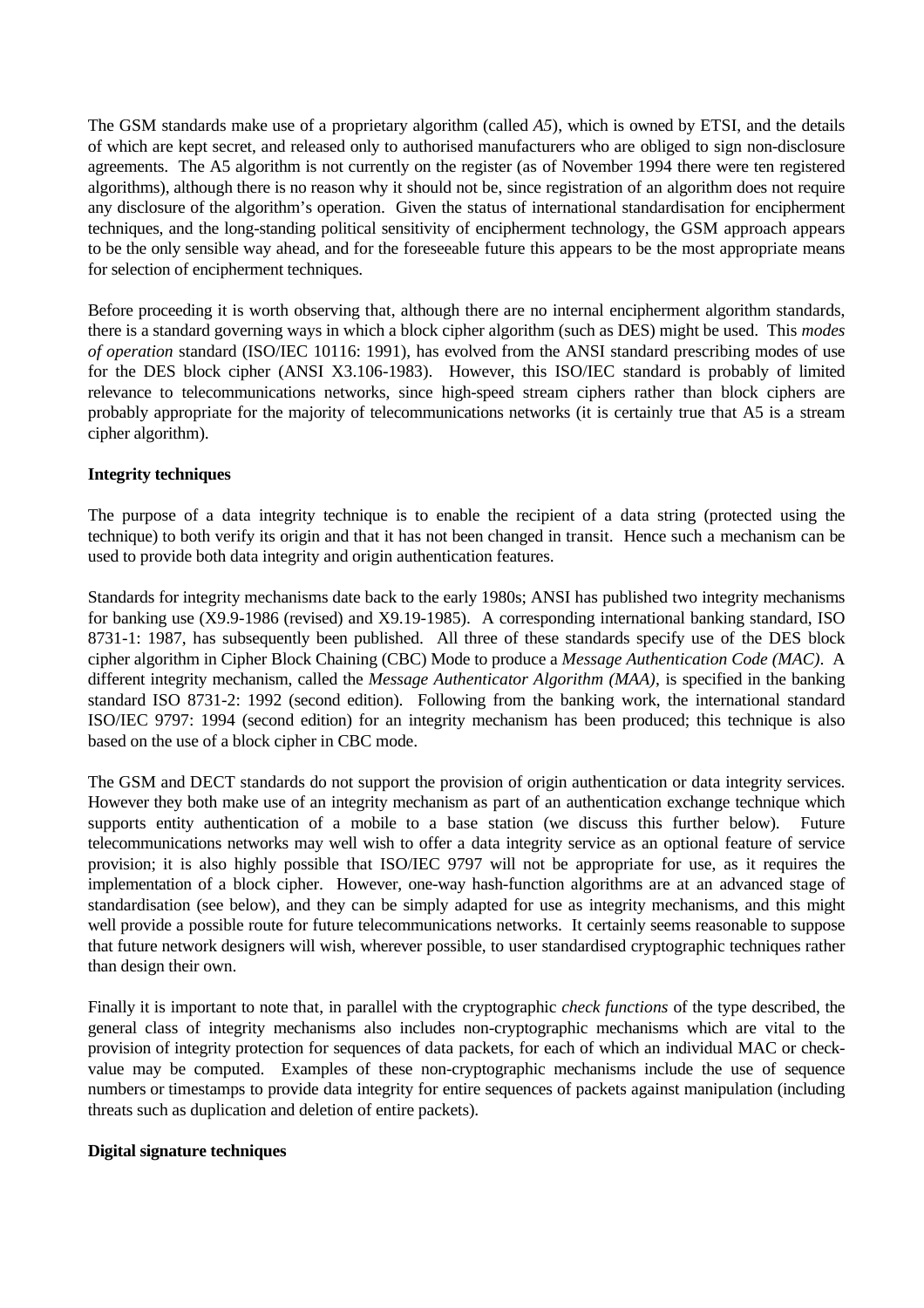A digital signature technique is a function which, when applied to a data string, produces a result which enables the recipient to verify the origin and integrity of a data string, i.e. it can be used to provide data integrity and origin authentication features. Moreover it has the property that only the originator of a data string can produce a valid signature, i.e. being able to verify the correctness of a signature produced by an entity, does not provide the means to compute that entity's signature on any data string. Digital signature techniques can be used to provide *non-repudiation* of origin for a message, i.e. the recipient of a message with entity *A*'s signature on it, has evidence that *A* sent the message which even *A* cannot repudiate.

Digital signature algorithms can be divided into two types.

- Digital signatures *with message recovery* which have the property that the message can be recovered from the signature itself; such signatures can normally only be applied to messages of limited length (e.g. of length at most 500 bits).
- Digital signatures *with appendix* where the message needs to be sent in parallel with the signature, and signature acts as a `check' on the separately transmitted message.

A technique of the first type has been standardised in ISO/IEC 9796: 1991. The algorithm used is a variant of the well-known *RSA* algorithm, the first and best known of the *public key* (or *asymmetric*) cryptographic algorithms.

A US standard was recently published (the NIST *Digital Signature Standard (DSS)*) for a different signature algorithm (a variant of the El Gamal signature algorithm), this time of the second, and more generally useful, type. This technique is almost certain to be included in an emerging ISO/IEC standard, which will contain several techniques for Digital signatures with appendix. In parallel with these `general purpose' standards, US and international banking standards committees have been developing standards incorporating the use of RSA signatures.

It is therefore now possible to say that there are a variety of well-established signature techniques available. However, they all share the same implementation difficulties (albeit to varying extents), namely that calculation of a digital signature can be very computationally intensive. This means that, until very recently, their implementation in hand-portable telecommunications terminals has been impractical. Smart cards capable of performing digital signatures in a small fraction of a a second, which is what is needed, have proved difficult to make at an economic price.

However, as soon as such devices can be made at or close to the price of current smart cards, the use of digital signature techniques could become very attractive. As well as providing all the features that a conventional integrity mechanism, such as those built into GSM and DECT, can offer, key management for digital signature techniques is significantly simpler, since verification keys need not be kept secret. Moreover, digital signature techniques enable the provision of non-repudiation features, which in turn makes telecommunications services such as *irrefutable charging* and/or non-repudiable financial transactions a possibility.

### **One-way hash-functions**

One-way hash-functions are an essential component of all digital signature with appendix techniques. A hashfunction takes as input a data string of arbitrary length, and outputs a *hash-code* of some small fixed length (e.g. 128 bits). In the context of a digital signature with appendix technique, the message to be signed is first input to a hash-function, and then the derived hash-code is input to the signature algorithm itself. However, hash-functions also have uses outside the context of digital signature algorithms. One important characteristic of hash-functions is that, unlike most other cryptographic functions, they do not use a secret key, and hence their entire operation is typically public.

A multi-part international standard for one-way hash-functions (ISO/IEC 10118) is under development. The first two parts (ISO/IEC 10118-1: 1994 and ISO/IEC 10118-2: 1994) have now been published. Part 1 contains general information, and Part 2 describes two methods for generating a hash-function from a block cipher.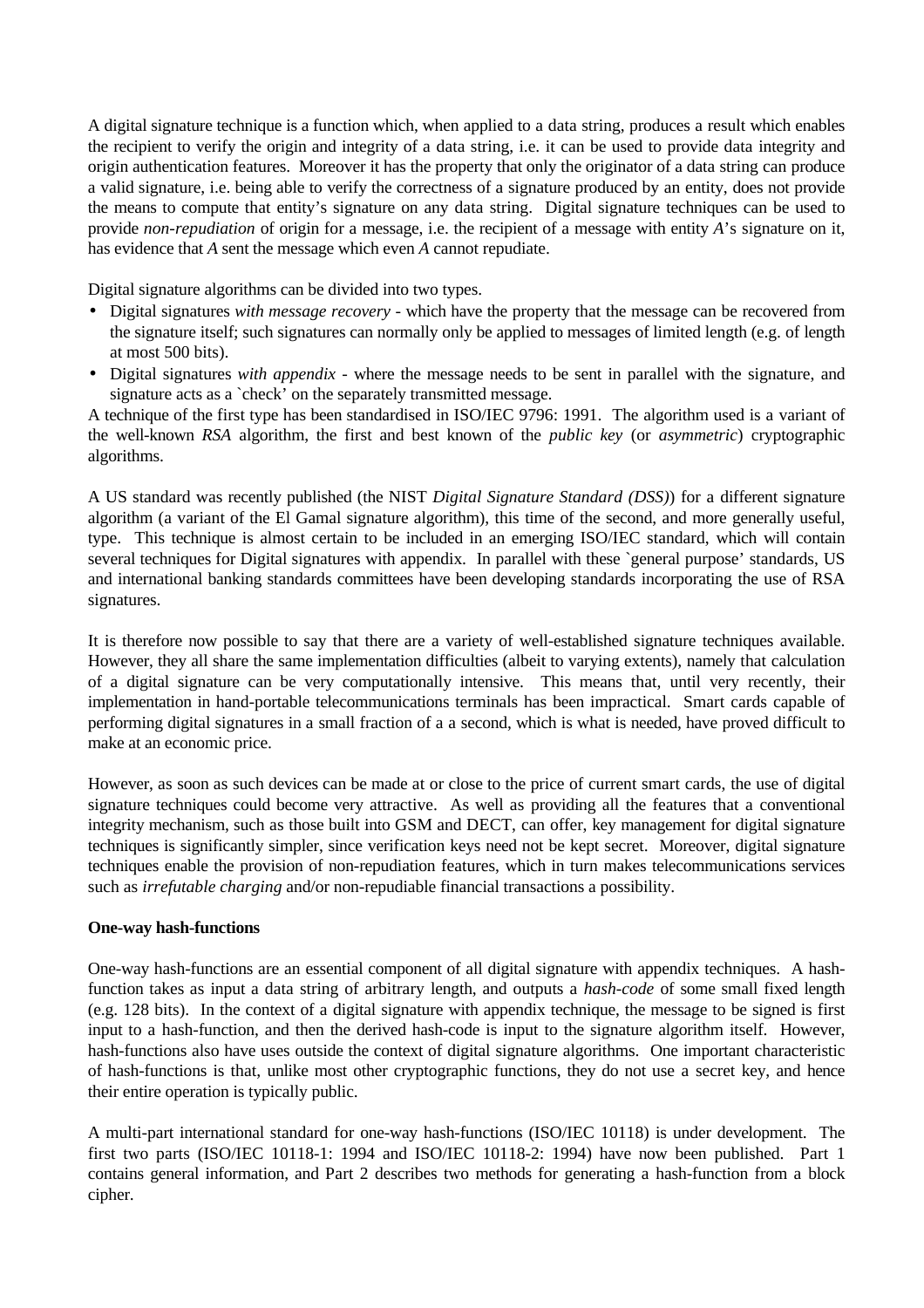Part 3, for which publication is planned in 1996, specifies in complete detail two 'dedicated' hash-functions, both designed specifically for the purpose. One, known as *SHS*, is already the subject of a recently published US NIST standard; it is designed to be used with the NIST DSS (signature) algorithm, although it is equally applicable to other signature algorithms. The other, known as *RIPEMD*, has been developed as part of the EUfunded RIPE project; RIPEMD is itself an 'improved' version of MD4, a hash-function developed by RSA Inc. Both of these algorithms are simple to implement in software, and can process data at high rates even on modest microprocessors.

Part 4, also likely to be published in 1996, specifies a pair of hash-functions based on modular exponentiation. The reason for designing such hash-functions is that some digital signature algorithms (e.g. RSA) are also based on modular exponentiation, and hence a hash-function which could make use of the same arithmetic functions, perhaps implemented in hardware, might be very advantageous.

Parts 3 and 4 are most likely to be of value in telecommunications networks, in particular either as part of a digital signature algorithm, or as the basis of an integrity mechanism. In fact it is very simple to use a hashfunction to produce an integrity mechanism; the data to be integrity protected is concatenated with a secret key, and the resulting data string is input to the hash-function. The hash-code output can then serve as a check-value on the original data string, and, given the hash-function is itself cryptographically strong, the check-value for a message can only be calculated by someone possessing the correct secret key.

Finally we note one other possible application for a one-way hash-function which may be of relevance to telecommunications networks. If a stored data object (e.g. a file) needs protection against change, it can be input to a hash-function and the output stored in a secure place. Recomputing the hash-code and comparing it with the stored value can be used to verify the correctness of the stored data. This is valuable in protecting against malicious changes made by malicious entities or programs (e.g. viruses).

### **Authentication exchanges**

Authentication exchange techniques (or *authentication protocols* as they often called) are exchanges of cryptographically protected messages, which have the objective of enabling two communicating entities to verify one another's identity, i.e. they provide *entity authentication* features. Entity authentication can only be achieved for a single instant of time. Typically these exchanges are used to initiate a secure connection, and *Session Keys* may be established as a by-product of the authentication process.

In order for these authentication exchanges to work, some or all, of the messages need to be protected by a cryptographic mechanism, typically either an encipherment mechanism, a digital signature or an integrity mechanism. In addition, non-cryptographic mechanisms (typically time-stamps or random 'nonces') need to be included in the messages to guarantee that the messages are 'fresh'.

The first standardised authentication exchanges were specified in CCITT X.509 (1988) (ISO 9594-8), which contains three different protocols all based on digital signature techniques; a revised version of this ITU-T Recommendation/ISO standard has recently been published. Since then a multi-part standard ISO/IEC 9798 has been developed, containing a variety of different authentication exchange techniques using a range of different underlying cryptographic mechanisms.

Part 1 (ISO/IEC 9798-1: 1991) contains a general model for techniques of this type. Part 2 (ISO/IEC 9798-2: 1994) contains a set of authentication exchanges in which the messages are protected using an encipherment technique. Part 3 (ISO/IEC 9798-3: 1993) contains another set of authentication exchange techniques. These techniques are all based on the use of digital signature techniques to cryptographically protect the messages. Yet another set of authentication exchange techniques, this time based on the use of integrity mechanisms, is to be found in Part 4 (ISO/IEC 9798-4: 1995). In each of Parts 2, 3 and 4, some of the exchanges are suitable for